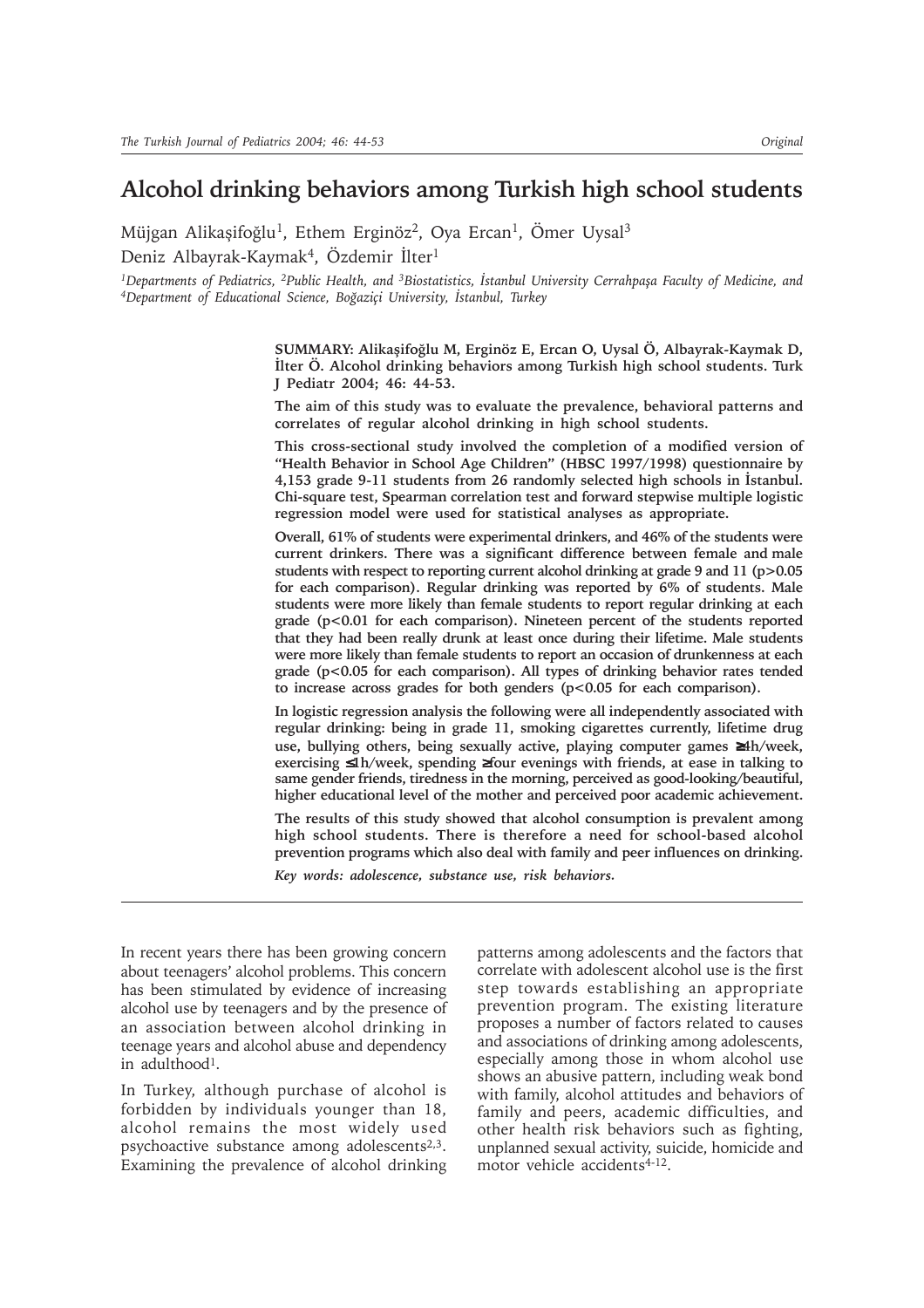The aims of this study were a) to provide data about the prevalence of alcohol drinking patterns in high school students, b) to compare the prevalence of alcohol drinking behaviors by gender and grades, and c) to determine the factors correlated with regular alcohol use.

### **Material and Methods**

This study was part of a cross-sectional study that was conducted to determine the health status and health behaviors, and the factors that influence them, of high school students in the metropolitan area of Istanbul. Istanbul is the largest city in Turkey, with a population of approximately 10 million. The population selected for sampling in this study were high school students. Ethical permission for this study was obtained from the University of İstanbul and the Department of Education of Istanbul.

#### *Population*

The study sample included 4,153 randomly selected 9<sup>th</sup> through 11<sup>th</sup> grade students attending 26 randomly selected high schools. The schools were general or vocational, and public or private.

Students were sampled using a stratified cluster procedure. Schools were the primary sampling unit. The sample was stratified on the basis of location of the district (metropolitan core, small city, suburban or rural) and school types. The schools were chosen from a list provided by the Department of Education<sup>13</sup>. High schools (n=28) were selected randomly within each of the 19 districts. The students' classrooms were also selected randomly within schools, and all students in the class who were present on the day the survey was administered were included.

The sample size for each of the three grades was 1,500 students (1,290 students from public schools, 210 students from private schools). Students were selected in order to represent both the public or private general and vocational schools in appropriate proportions. This represents 154,959 (86% of the total students) students from 208 public high schools and 24,666 (14% of total students) students from 140 private high schools in the city. This calculation assumed a 95% confidence level, 80% of power,  $\pm$  3% error and an effect size=1.44.

#### *Procedures*

Selected schools were informed about the survey by a letter to the school principal. Two weeks later a phone call was made to schedule

the survey. All school principals agreed to participate in the study except those in two private schools. Completion of the survey took one 45 to 60 minute class period. Data were collected during the second semester between March and April 2000.

A self-report survey questionnaire was administered in the classroom in the presence of one of the researchers, a trained surveyor and the class/home room teacher. Researchers followed a standardized protocol in giving instructions to students and answering questions about individual items. Student participation was voluntary; however, no student refused to cooperate in the research. Verbal and written instructions reminded students of the importance of giving honest answers, not writing their names on the questionnaire to maintain confidentiality, and not talking during questionnaire completion.

#### *Instrument*

The international version of "Health Behavior in School Age Children" (HBSC) 1997/1998 survey was the main instrument used in this study<sup>14</sup>. HBSC 97/98 was used with the permission of the representative of the WHO regional office for Europe during the 1997/1998 survey. This questionnaire consisted of two sections: core and foci. The core questions gathered information on selected demographic characteristics; health related behaviors; general perceptions of personal health, psychosocial adjustment, peer relationships and support; and perception of the school and its influence. The focus questions of the survey included those about school experiences, relationship with parents, socioeconomic status and body image. We also selected several items from the optional package of HBSC 97/98 survey. These included: 1) items on violence to complete a core picture of youth violence in the city; and 2) items on injury to provide information regarding the epidemiology of medically treated non-fatal injuries among high school children in the city. Researchers also added several items to the survey to assess illicit drug use (1 item) (non-prescribed sedative and antidepressant, anabolic steroid, inhalant, cannabis, marijuana, LSD, cocaine, heroin and amphetamine use), physical and sexual abuse (6 items) and sexual behaviors (2 items).

The final questionnaire used in this study consisted of 84 items. The questionnaire form was first translated into Turkish and then was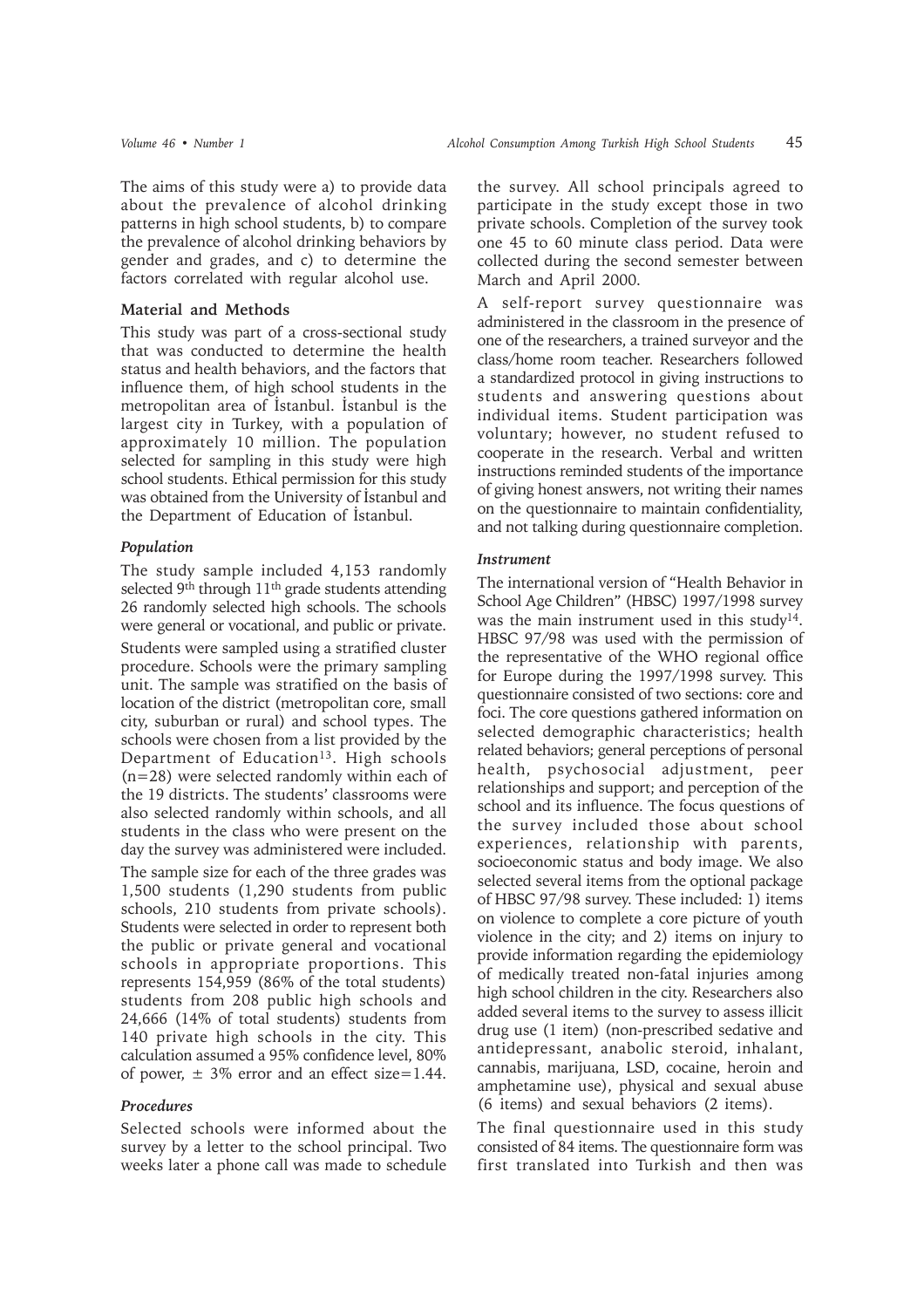translated back into English. It was piloted on 120 students (grades 9, 10, and 11) who were selected from a public high school that was not included in the main sample. Minor wording changes were made to clarify the meaning of certain questions.

# *Measurement*

Three self-reported items assessed alcohol use. To determine experimentation with alcohol, students were asked "Have you ever tasted an alcoholic drink?". Respondents were categorized as "abstinent" for "no" response, as "ever used" for "yes" response, or as "not applicable" for "don't know" response. To determine the frequency of current alcohol use, students were asked "At present, how often do you drink anything alcoholic (beer, wine, raki, gin, liquor, vodka and/or others) on a 5-point scale for each ranging from 1 to 5 [every day (1), every week (2), every month (3), rarely (4) to never (5)]. Students who reported drinking some kind of alcoholic beverage every month (1) to rarely (4) were categorized as "occasional drinkers". Students who claimed that they had drunk something alcoholic once a week or more were categorized as "regular drinkers". The final variable assessed in this study was "perceived drunkenness", which was assessed through the question "Have you ever had so much alcohol that you were really drunk?" on a 5-point scale ranging from "No, never" (1) to "Yes, more than  $10$  times"  $(5)$ .

The independent variables included sociodemographic characteristics (school grade, gender), family factors (educational level of both parents, ease in talking to parents, selfappraisal of the family economic status), peer factors (time spent with friends both directly after school and at night, ease in talking to both same and opposite gender friends, the number of close friends, ease in making new friends), school factors (perception of teachers' opinion about the student's performance, truancy, concept that school is boring, feelings about school, feeling pressured by school work, tiredness in the morning), individual perception (self-reported health, happiness and loneliness, perceived attractiveness and fatness) and other health behaviors (current cigarette use, drug use, bullying of others, physical fighting, carrying a weapon, being sexually active, exercising, watching television and playing computer games for a long period). The

independent variables and how they were dichotomized for the logistic regression analyses are listed in appendix 1.

# *Data Analysis*

In univariate analysis, chi-square test was used to determine how alcohol drinking behaviors changed between genders in the same grade. Spearman correlation test was used to determine how alcohol drinking behaviors changed by gender across grades. Forward stepwise multiple logistic regression model (likelihood ratio) was used to determine the independent variables influencing regular alcohol drinking behavior. All variables were included in the logistic model, because all factors could be a correlate of regular alcohol consumption.

# *Consistency Determination*

Students who responded inconsistently to two or more pairs of related items were excluded from the study. The inconsistencies were noted on questions about substance use or/and on sexual victimization. Students who were under 15 years old and over 20 years old were also completely omitted from all analyses.

### **Results**

The total number of adolescents in this study was set at 4,500. However, owing to refusal by two private schools principals (n=120), the exclusion of unreliable questionnaires  $(n=47)$ , the exclusion of respondents younger than 15 years old or older than 20 years old  $(n=94)$  and the absence of students in the classroom (n=86), the total obtained sample was 4,153 adolescents.

Forty seven percent of the sample (n=1955) were females. The age range in the sample was 15 to 20 years, with a mean age of 16.4  $(SD=\pm 1.10)$  years. Approximately equal numbers of subjects were recruited from grades 9 (n=1324), 10 (n=1511) and 11 (n=1318).

The total number of students who provided answers for the question "Have you ever tasted an alcoholic drink?" was 4,069 (98.5% of the total students: 1928 female, 2141 male). Sixty one percent of students (female: n=1181, 61%, male: n=1286, 60%) reported that they had tasted an alcoholic drink. There was no significant difference between female and male students with respect to reporting having tasted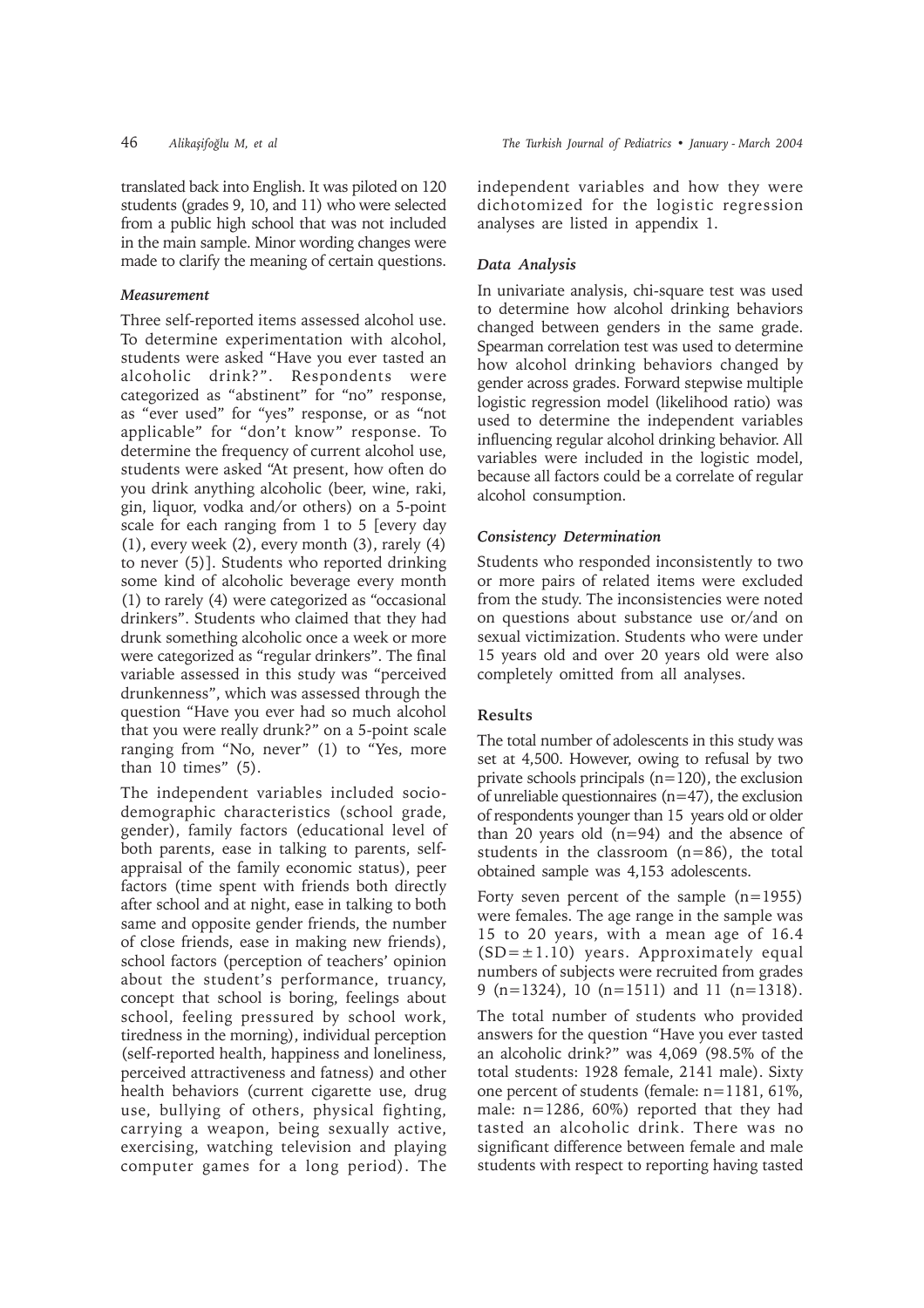an alcoholic drink at each grade (Table I). There was a remarkable increase in this behavior across grades for both genders (female: r=0.13, p=0.0001; male: r=0.12, p=0.0001).

Forty six percent of the students (females: n=840, 43.5%; males: n=1016, 47.4%) reported alcohol consumption at least rarely (current user). There was a significant difference between female and male students with respect to reporting current alcohol consumption at grades 9 and 11 (p<0.05 for each comparison) (Table I). Current drinking rate tended to increase across grades for both genders (female:  $r=0.17$ ,  $p=0.0001$ ; male:  $r=0.15$ ,  $p=0.0001$ ).

Forty percent of students (females: n=776, 40%; male: n=839, 39%) reported alcohol consumption occasionally.

Six percent of the students (female: n=64, 3.3%; male: n=177, 8.4%) reported regular drinking. Male students were more likely than female students to report regular drinking at each grade (p<0.01 for each comparison) (Table I). Frequency of regular drinking also tended to increase across grades for both genders (female:  $r=0.11$ ,  $p=0.001$ ; male:  $r=0.14$ ,  $p=0.0001$ ).

Nineteen percent (female: n=313, 16%, male: n=485, 22%) of the students reported that they had been really drunk at least once during their lifetime (Table I). Eleven percent of male students and 6% of female students reported that they had been really drunk twice or more. Male students were more likely than female students to report an occasion of drunkenness at each grade (Table I) (p<0.05 for each comparison). There was a remarkable increase in drunkenness rate across grades for both genders (female:  $r=0.15$ ,  $p=0.0001$ ; male:  $r=0.16$ ,  $p=0.0001$ ).

In logistic regression analysis, being in grade 11, smoking cigarettes currently, lifetime drug use, bullying others, being sexually active, playing computer games ≥4h/week, exercising ≤1h/week, spending ≥four evenings with friends, ease in talking to same gender friends, tiredness in the morning, perceived as goodlooking/beautiful, higher educational level of the mother and perceived poor academic achievement were all independently associated with regular drinking (Table II).

Higher educational level of the father, having difficultly in talking to father and mother, perceived higher economic status of the family,

**Table I.** Alcohol Drinking Behaviors: Gender Differences in the Same Grade (chi square test results)

|                         |                              | Grade 9                      |                            |                              | Grade 10                     |                            |                              | Grade 11                     |                            |
|-------------------------|------------------------------|------------------------------|----------------------------|------------------------------|------------------------------|----------------------------|------------------------------|------------------------------|----------------------------|
| Variables               | Total<br>$N = 1290$<br>$n\%$ | Female<br>$N = 592$<br>$n\%$ | Male<br>$N = 698$<br>$n\%$ | Total<br>$N = 1482$<br>$n\%$ | Female<br>$N = 716$<br>$n\%$ | Male<br>$N = 766$<br>$n\%$ | Total<br>$N = 1297$<br>$n\%$ | Female<br>$N = 620$<br>$n\%$ | Male<br>$N = 667$<br>$n\%$ |
| Ever tasted alcohol     | 657 (51)                     | 301 (51)                     | 356 (51)                   | 941 (63)                     | 458 (64)                     | 483 (63)                   | 869 (67)                     | 422 (68)                     | 447 (66)                   |
| Current alcohol use     | 459 (36)                     | (32)<br>187                  | $272(39)^*$                | 699 (47)                     | 328 (46)                     | 371 (48)                   | 698 (54)                     | 325 (52)                     | $373(55)*$                 |
| Occasional alcohol use  | 417 (32)                     | 177 (30)                     | 240 (34)                   | 626 (42)                     | 308 (43)                     | 318 (41)                   | 572 (44)                     | 291 (47)                     | 281 (42)                   |
| Regular alcohol use     | 42(3)                        | 10(2)                        | 32(5)                      | 73(5)                        | 20(3)                        | 53 (7) \$                  | 126(10)                      | 34(5)                        | 92 (14) \$                 |
| Ever been drunk         | 147 (11)                     | 47 (8)                       | $100(14)\$                 | 300 (20)                     | 125 (17)                     | 175 (22) \$                | 351 (27)                     | 141 (22)                     | 210 (31) \$                |
| Drunkenness once        | (7)<br>87                    | 30(5)                        | 57 (8)                     | 172 (12)                     | 82 (12)                      | 90 (12)                    | 185 (14)                     | 85 (14)                      | 100(15)                    |
| Drunkenness 2-3 times   | 47 (4)                       | 13(2)                        | 34(5)                      | 96 (6)                       | 39(6)                        | 57 (7)                     | 108 (8)                      | 45 (7)                       | 63 (9)                     |
| Drunkenness 4-10 times  | 4(0.3)                       | 2(0.2)                       | 2(0.3)                     | 19(1)                        | 4(0.6)                       | 15(2)                      | 29(2)                        | 5(0.8)                       | 24(4)                      |
| Drunkenness $>10$ times | 9(0.6)                       | 2(0.2)                       | 7(1)                       | 13 (0.8)                     |                              | 13(2)                      | 299(2)                       | 6 (1)                        | 23(3)                      |

 $*$  p=0.05, § p=0.01.

**Table II.** Predictors of Regular Drinking: Forward Stepwise Logistic Regression (likelihood ratio)

| Variables                                  |       | Sig    | Exp $(\beta)$ | 95% C.I. |      |
|--------------------------------------------|-------|--------|---------------|----------|------|
| Being in 11 <sup>th</sup> grade            | 1.41  | 0.0001 | 4.1           | 2.08     | 8.04 |
| Poor academic achievement                  | 0.7   | 0.003  | 2.01          | 1.26     | 3.20 |
| Current cigarette use                      | 0.8   | 0.001  | 2.22          | 1.36     | 3.60 |
| Drug use                                   | 1.17  | 0.0001 | 3.21          | 1.85     | 5.59 |
| Feeling tired in the morning               | 0.57  | 0.01   | 1.77          | 1.13     | 2.78 |
| Playing computer games $\geq 4h/w$         | 0.566 | 0.01   | 1.76          | 1.10     | 2.81 |
| Ease in talking to same gender friends     | 1.41  | 0.0001 | 4.09          | 1.90     | 8.79 |
| Spending $\geq$ four evenings with friends | 0.72  | 0.003  | 2.05          | 1.26     | 3.32 |
| Bullying others last school term           | 0.58  | 0.01   | 1.78          | 1.11     | 2.87 |
| Being sexually active                      | 0.98  | 0.0001 | 2.68          | 1.66     | 4.32 |
| Exercising $\leq 1$ h/week                 | 0.83  | 0.001  | 2.29          | 1.42     | 3.70 |
| Higher educational level of mother         | 0.90  | 0.0001 | 2.46          | 1.55     | 3.91 |
| Being good looking/beautiful               | 0.51  | 0.02   | 1.67          | 1.06     | 2.63 |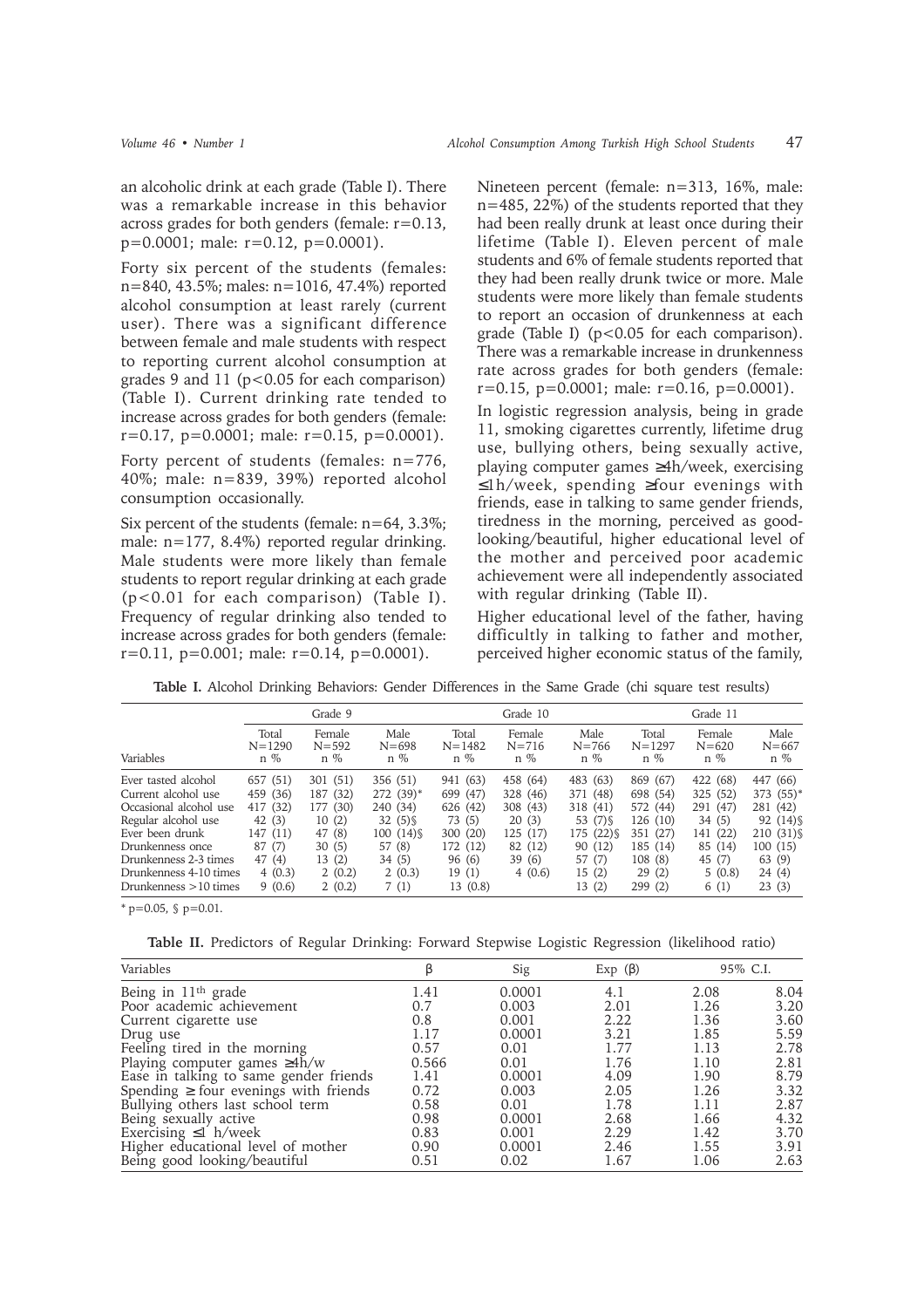physical fighting, carrying a weapon, ease in making new friends, having more close friends, ease in talking to opposite gender friends, dislike of school, concept that school is boring, increased absence from school, feeling pressured by school work, feeling less healthy and happy, feeling lonely more often, perceived fatness, spending more time with friends after school and watching TV ≥4h/day were not independently associated with regular drinking after adjustment for gender and grades.

# **Discussion**

The purpose of our study was to determine the profile of alcohol drinking behavior of İstanbul high school students. Approximately equal percentages of male (60%) and female students (61%) reported that they had tried some kind of alcoholic beverage. These figures are similar to those found in 1995 in Istanbul High School students2. Female alcohol experimentation rate in our study was similar to that found in the country with the lowest rate in the HBSC 98 study (Slovakia, 62%), while male experimentation rate was lower than that found in all countries<sup>14</sup>. These figures are also different from those found in the United States<sup>15</sup>.

In this study, 47% of male students and 43.5% of female students reported that they drank alcohol at least rarely. Eight percent of male students and 3% of female students reported that they were regular drinkers. If one considers that having used alcohol at least 3-5 times during the previous month is equivalent to being a regular drinker, in our study the regular drinking rate was lower than that found in 1995 and 1998 in İstanbul High School students<sup>2,3</sup>. Female regular drinking rate in this study was similar to that found in the country with the lowest rate in the HBSC 98 study (Hungary, 3%) while male regular alcohol drinking rate was lower than that a found in all countries<sup>14</sup>. These figures also differ from those found in populations of 16-year-old adolescents in some European countries<sup>2</sup>.

Drunkenness at least once during lifetime was reported by 19% of students (22% male, 16% female). The percentage of drunkenness in this study was also lower than that reported in 1995 and 19982,3. The differences between our results and those of the studies performed in 1995 and 1998 may be attributed to the differences between study methodologies. In our study, the

percentages of male (11%) and female (6%) students who reported drunkenness twice or more were also lower than those found in all countries in the HBSC 98 study<sup>14</sup>. The differences between the results of our study and those of European countries may be attributed to cultural and religious norms in Turkey.

Although our students' alcohol drinking patterns significantly differ from those of the European countries, the results of two other national studies and our results still indicate that adolescent alcohol use is a reality in our community. Our results also indicate that all drinking behaviors increased significantly in students through grades 9 and 11. This is an important finding which might help us in determining the timing of prevention programs. Our results and those found in other surveys indicate that prevention programs should be established before the high school years.

This study also provides evidence about significant correlates of adolescent regular alcohol consumption. Male gender was a significant correlate of regular drinking as in other surveys2,14,16. Higher educational level of the mother was the only parental correlate of regular drinking. Similarly, a previous study has shown that higher educational level of the mother is an important determinant of alcohol use<sup>17</sup>. Among factors related to peers, ease in talking to same gender friends and spending more time with friends in the evening correlated with regular drinking. These results showed that students who engage in drinking alcohol tend to socialize more with their peers than those who do not drink alcohol. In this study, among school factors, poor academic achievement and tiredness in the morning were factors correlated with frequent drinking. Low level of school connectedness and poor academic achievement were also previously reported to have influence on adolescent drinking behaviors<sup>7,18-20</sup>. The only individual variable which correlated with regular drinking was perceiving one self as attractive. However, in the HBSC study, this factor was not found to be related to alcohol consumption among 15-year-old students<sup>14</sup>. Our results also suggest that other health risk and problem behaviors such as current cigarette use, illicit drug use, bullying others, and being sexually active correlated with regular drinking. These data again reveal the strength of the associations between health risk and problem behaviors<sup>3,14,21-23</sup>. In our study, playing computer games ≥4 h/week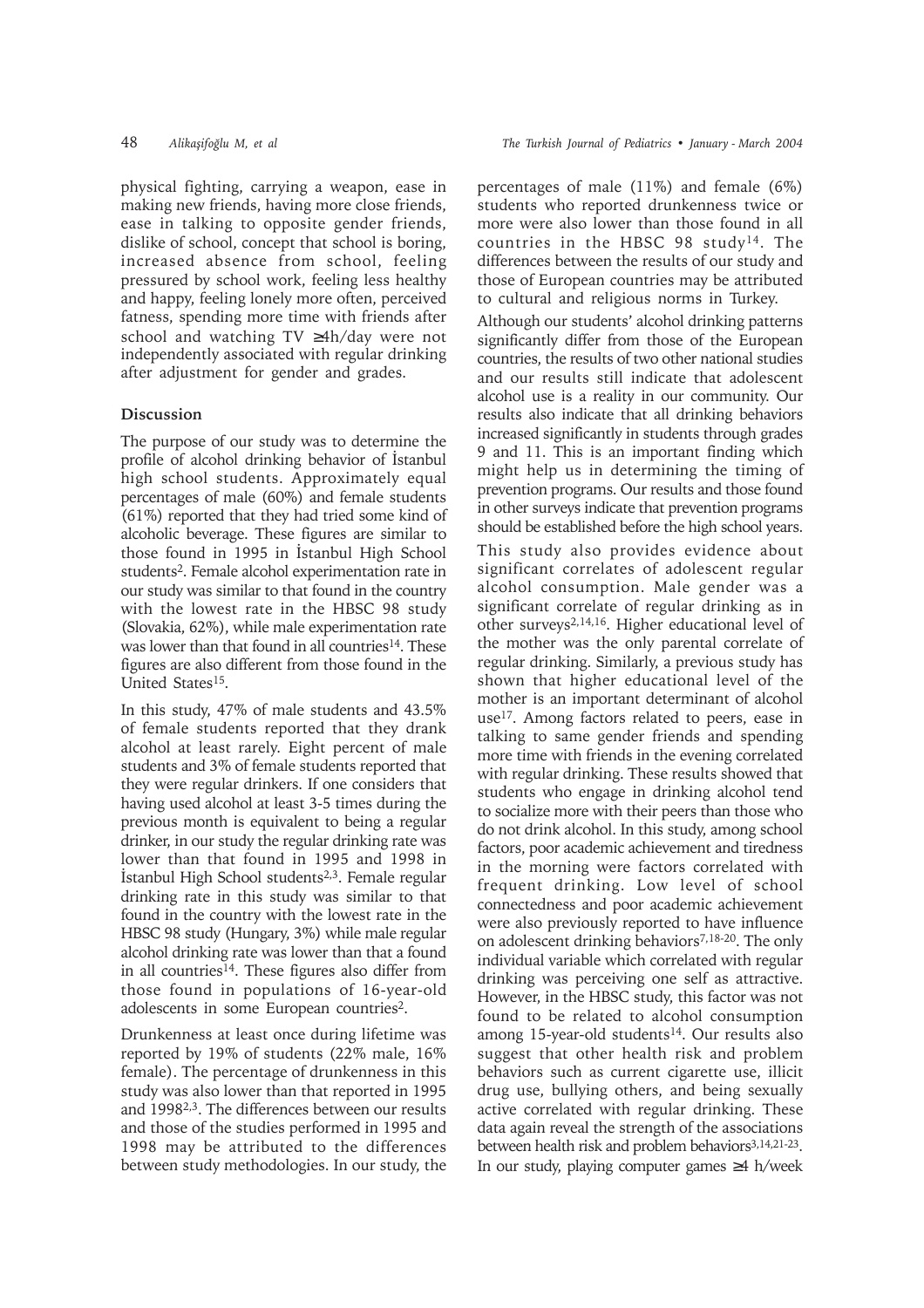and exercising ≤1h/week were also found to be correlated with regular drinking. This may indicate a relationship between leisure time activities and alcohol drinking behaviors. This co-occurrence may also reflect the effect of socio-cultural factors.

The similarity between our results and those of previous studies from western countries showed that correlates of regular drinking do not change from culture to culture<sup>2,3,7,8,14,16-23</sup>.

The limitations of the study should be acknowledged. Although this study suggests factors which would be expected to correlate with adolescent regular alcohol use among Istanbul high school students, it is not possible to draw conclusions about causality because the data were cross-sectional. Further longitudinal researches are needed to determine the cause-effect relationship between regular drinking and its correlates. Social desirability effect is another limitation of this study. This is a cross-sectional survey and the prevalence of alcohol drinking behaviors is based on self report of alcohol drinking experiences with no corroboration from other sources. There may be significantly underreporting or over-reporting of the information, depending on whether the behavior is thought to be desirable. In this study, to reduce such biases, efforts were taken to ensure confidentiality and anonymity of responses.

We did not ask any questions about other problematic behaviors such as delinquency, suicidal ideation, being a member of a gang or driving while drunk which would help us in identifying problematic alcohol users. Thus, we do not know whether problematic alcohol use is a concern among our high school students. Further studies need to be performed to distinguish this subgroup clearly from those who drink alcohol causally.

The analyses presented in this paper constitute a baseline data set which can be used for comparisons in future surveys targeting 15-20 year-old adolescents' drinking behavior. This study also provided a description of some of the characteristics of regular drinkers. This is important for developing drinking prevention and intervention programs in Turkey. Our results indicate that parent as well as peer influences should be addressed in these programs. Students and their parents should be aware of the many and varied social influences on drinking behavior and the consequences of adolescent drinking. Students should also learn about effective alcohol refusal skills. Finally, drinking prevention programs should also target other health risk behaviors. Health care providers should screen adolescents, especially those found to be at risk of drinking routinely, for drinking behaviors, and they should also realize that adolescents who drink regularly could be engaged in other health-risk and problematic behaviors.

#### Appendix 1: Independent Variables

- 1. How often do you smoke cigarettes at present?
- a) Every day
- b) At least once a week but not every day
- c) Less than once a week
- d) I do not smoke
- a versus b+c+d

| sedative/antidepressant, LSD, amphetamine or anabolic steroid to fell high or to have more energy? |            |                            |              |              |              |     |  |
|----------------------------------------------------------------------------------------------------|------------|----------------------------|--------------|--------------|--------------|-----|--|
|                                                                                                    | 40 or more | 20-39                      | $10 - 19$    | 3-9          | 1-2          | No  |  |
|                                                                                                    | times      | times<br>$\left( 2\right)$ | times<br>(3) | times<br>(4) | times<br>(5) | (6) |  |
| a) Inhalant                                                                                        |            |                            |              |              |              |     |  |
| b) Cannabis                                                                                        |            |                            |              |              |              |     |  |
| c) Cocaine                                                                                         |            |                            |              |              |              |     |  |

d) Heroin/morphine e) Marijuana f) Sedative/Antidepressant<br>
g) LSD  $\Box$   $\Box$   $\Box$   $\Box$   $\Box$   $\Box$   $\Box$ g) LSD □ □ □ □ □

2. Have you ever used substances such as inhalant, cannabis, cocaine, heroin/morphine, marijuana, nonprescription sedative/antidepressant, LSD, amphetamine or anabolic steroid to fell high or to have more energy?

| h) Amphetamine<br>i) Anabolic steroid<br>$1+2+3+4+5$ versus 6 |  |  |  |  |  |
|---------------------------------------------------------------|--|--|--|--|--|
|---------------------------------------------------------------|--|--|--|--|--|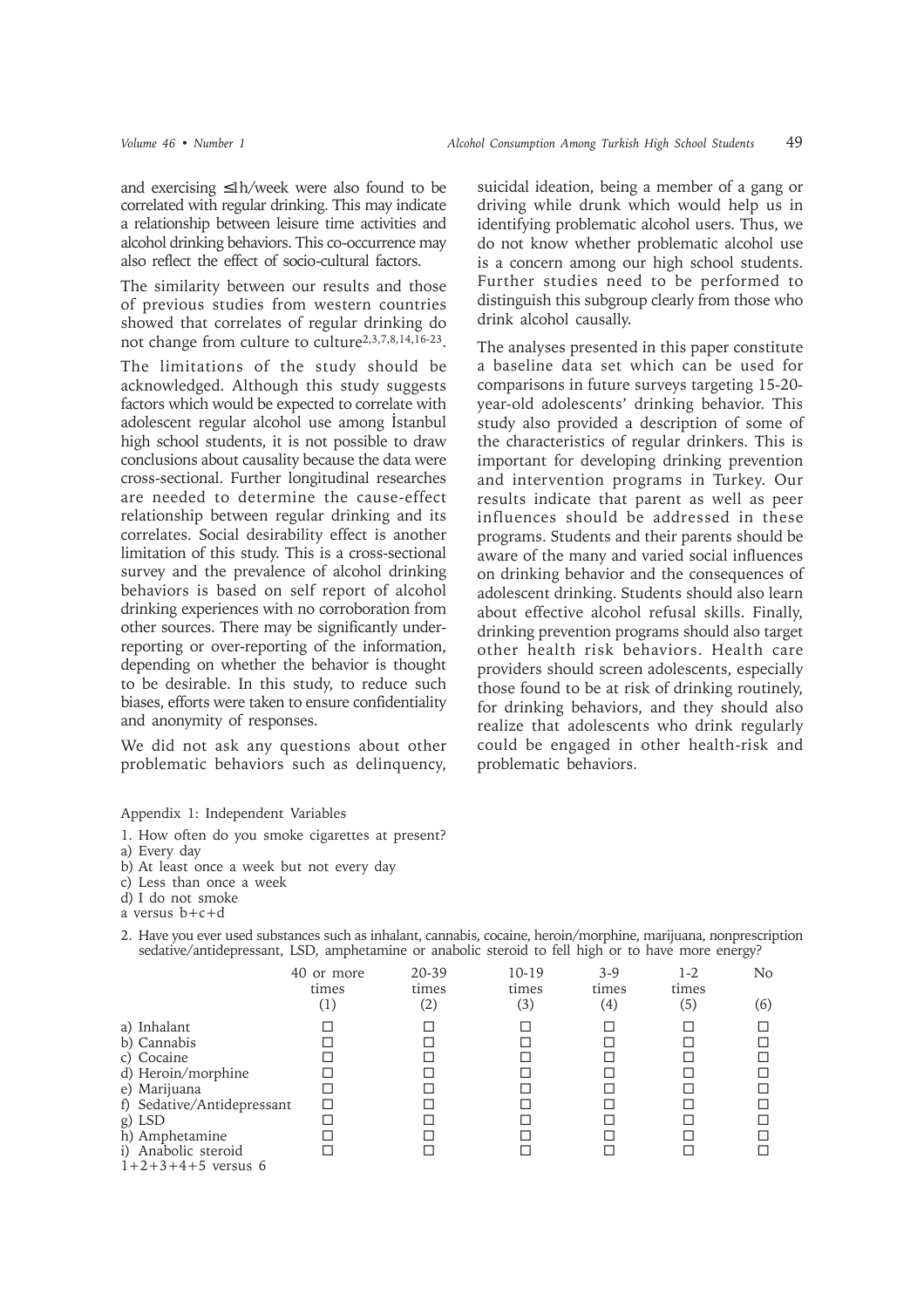3. Outside school hours: How many hours per week do you usually exercise in your free time to the extent that you get out of breath or sweat ?

a) None

- b) About half an hour
- c) About 1 hour
- d) About 2 to 3 hours
- e) About 4 to 6 hours
- f) 7 hours or more
- a+b+c versus d+e+f
- 4. now many hours per day do you usually watch TV?
- a) Not at all
- b) Less than half an hour a day
- c) Half an hour to 1 hour
- d) 2 to 3 hours
- e) 4 hours
- f) More than 4 hours
- $a+b+c+d$  versus  $e+f$

### 5. How many hours per week do you usually play computer games?

- a) Not at all
- b) Less than 1 hour a week
- $c)$  1 to 3 hours
- d) 4 to 6 hours
- e) 7 to 9 hours
- f) 10 hours or more
- a+b+c versus d+e+f

6. How many evening per week do you usually spend out with your friends?

- 0 1 2 3 4 5 6 7 evenings
- 0+1+2+3 versus 4+5+6+7

7. How easy is it for you to talk to the following persons about things that really bother you?

| 1. Father<br>2. Mother<br>3. Friends of the same sex<br>4. Friends of the opposite sex<br>$a+b$ versus $c+d+e$                                                                                                      | Very Easy<br>(a)<br>□<br>□<br>□<br>П | Easy<br>(b)<br>□<br>□<br>□<br>п | Difficult<br>(c)<br>□<br>□<br>□<br>□ | Very Difficult<br>(d)<br>$\Box$<br>□<br>□<br>П | Don't have or<br>see this person<br>(e)<br>$\Box$<br>$\Box$<br>$\Box$<br>$\Box$ |
|---------------------------------------------------------------------------------------------------------------------------------------------------------------------------------------------------------------------|--------------------------------------|---------------------------------|--------------------------------------|------------------------------------------------|---------------------------------------------------------------------------------|
| 8. Do you think you are:<br>a) Very good looking<br>b) Quite good looking<br>c) About average<br>d) Not very good looking<br>e) Not at all good looking<br>f) I don't think about my looks<br>$a+b+$ versus $c+d+e$ |                                      |                                 |                                      |                                                |                                                                                 |
| 9. Is it easy or difficult for you to make new friends?<br>a) Very easy<br>b) Easy<br>c) Difficult<br>d) Very difficult<br>a+b versus c+d                                                                           |                                      |                                 |                                      |                                                |                                                                                 |
| 10. How many close friends do you have?<br>a) None<br>b) One<br>c) Two<br>d) Three or more<br>$a+b+c$ versus d                                                                                                      |                                      |                                 |                                      |                                                |                                                                                 |
| 11. How healthy do you think you are?<br>a) Very healthy<br>b) Quite healthy<br>c) Not very healthy<br>a+b versus c                                                                                                 |                                      |                                 |                                      |                                                |                                                                                 |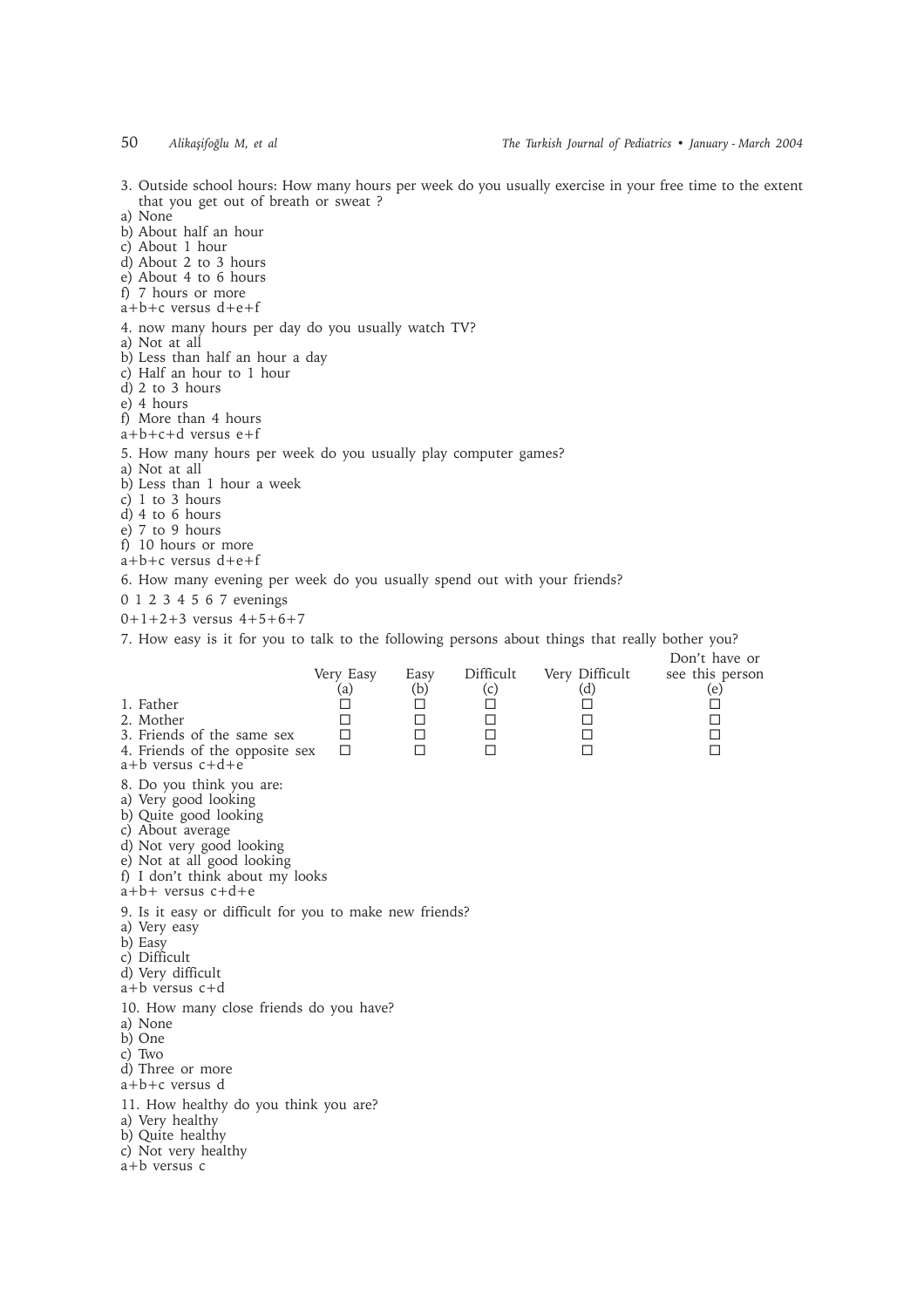12. In general, how do you feel about your life at present? a) I feel very happy b) I feel quite happy c) I do not feel very happy d) I'm not happy at all a+b versus c+d 13. Do you ever feel lonely? a) Yes, very often b) Yes, rather often c) Yes, sometimes d) No a+b versus c+d 14. How often do you feel tired when you go to school in the morning? a) Rarely or never b) Occasionally c) 1-3 times a week d) 4 or more times a week a+b versus c+d 15. In your opinion: What do your class teachers think about your school performance compared to your classmates? a) Very good b) Good c) Average d) Below average a+b versus c+d 16. How do you feel about school at present? a) I like it a lot b) I like it a bit c) I do not like it very much d) I do not like it at all a+b versus c+d 17. How pressured do you feel by the school work you have to do? a) Not at all b) A little c) Some d) A lot a+b versus c+d 18. How well off do you think your family is? a) Very well off b) Quite well off c) Average d) Not very well off e) Not at all well off a+b versus c+d+e 19. During the past 12 months, how many times were you in a physical fight? a) I have not been in a physical fight b) 1 time c) 2 times d) 3 times e) 4 or more times a versus b+c+d+e 20. Do you think your body is a) Much too thin b) A bit too thin c) About the right size d) A bit too fat e) Much too fat f) I do not think about it a+b+c versus d+e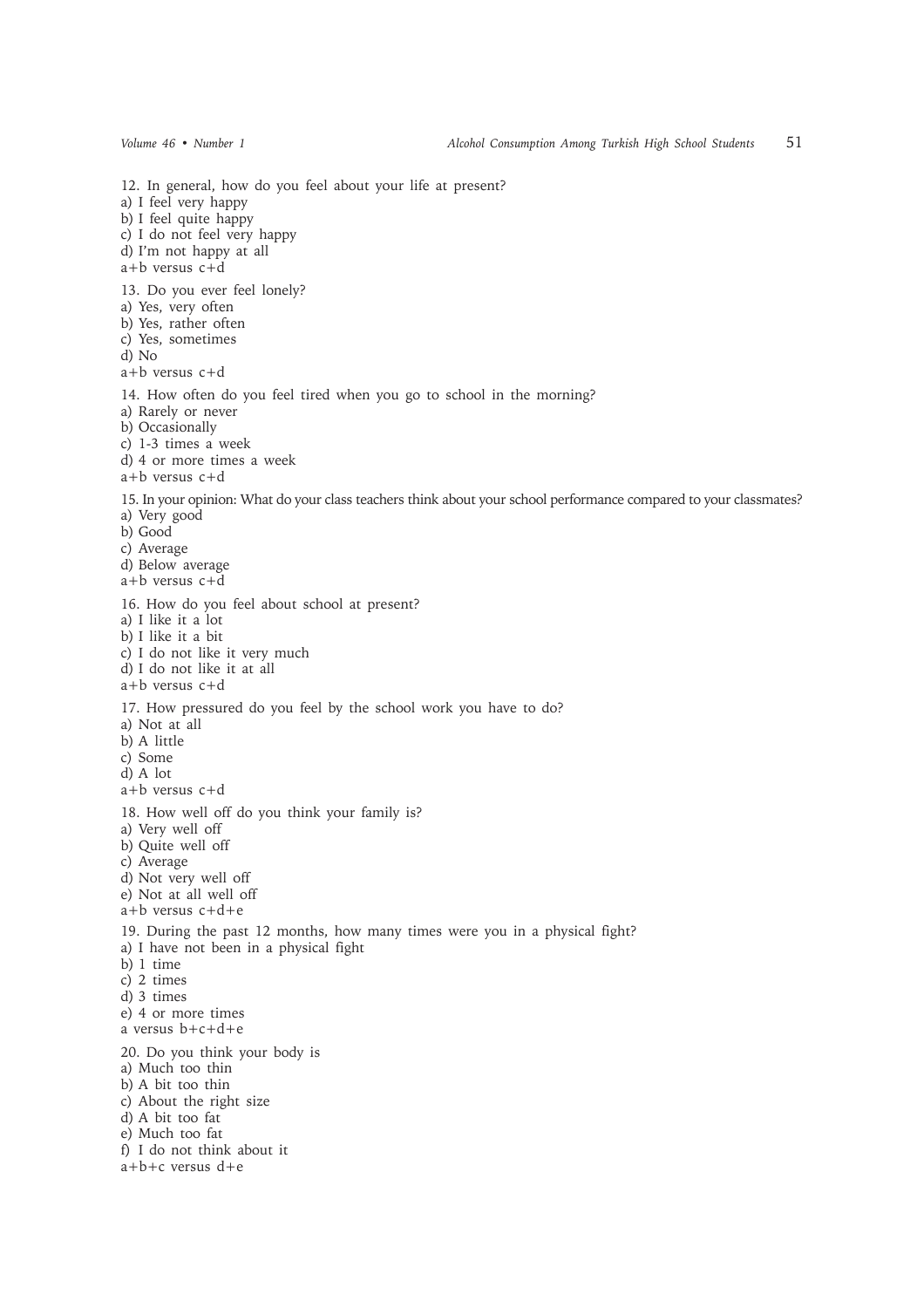21. How often have you taken part in bullying other students in school this term? a) I haven't bullied others in school this trem b) Once or twice c) Sometimes d) About once a week e) Several times a week a versus b+c+d+e 22. During this term, how many times did you carry a weapon, such as a knife, club or gun on school grounds? a) I did not carry a weapon during this term on school grounds b) 1 time c) 2-3 times d) 4-5 times e) 6 or more times a versus b+c+d+e 23. Have you ever had sexual intercourse? a) Yes b) No 24. How often do you spend time with friends right after school? a) 4-5 days a week b) 2-3 days a week c) once a week or less d) Have no friends right now a+b versus c+d 25. How often do you think that going to school is boring? a) Very often b) Often c) Sometimes d) Rarely e) Never a+b versus c+d+e 26. How many days did you skip classes or school this term? (use appropriate word to indicate truancy) a) 0 days b) 1 day c) 2 days d) 3 days e) 4 or more days  $a+b+c$  versus  $d+e$ 

# **Acknowledgement**

Cooperation of all students and their teachers made this study possible, and we are indebted to them for their participation. We also wish to express our thanks to Okan Akin and other medical students and nurses for their assistance in the data collection procedure.

#### **REFERENCES**

- 1. Kandel DB, Logan JA. Patterns of drug use from adolescence to young adulthood: I. Periods of risk for initiation, continued use, and discontinuation. Am J Public Health 1984; 74: 660-666.
- 2. Hibell B, Anderson B, Bjarnason T, et al. The 1995 ESPAD report: the European School Survey Project on Alcohol and Other Drugs. Alcohol and other drug use among students in 26 European countries. The Swedish Council for information on alcohol and other drugs, CAN Council of Europe. Co-operation group to combat drug abuse and illicit trafficking in drugs (Pompidou Group) (1997).
- 3. Ögel K, Tamar D, Evren C, et al. Tobacco, alcohol and drug use among high school students. Turkish J Psychiatry 2001; 12: 47-52.
- 4. Cohen DA, Richardson J, LaBree L. Parenting behaviours and the onset of smoking and alcohol use: a longitudinal study. Pediatrics 1994; 94: 368-375.
- 5. Jackson C, Henriksen L, Dickinson D, et al. The early use of alcohol and tobacco: its relation to children's competence and parent's behaviour. Am J Public Health 1997; 87. 359-364.
- 6. Biederman J, Faraone SV, Monuteaux MC, et al. Patterns of alcohol and drug use in adolescents can be predicted by parental substance use disorders. Pediatrics 2000; 106: 792-797.
- 7. Resnick MD, Bearman PS, Blum RW, et al. Protecting adolescents from harm. JAMA 1997; 278: 823-832.
- 8. Williams C, Epstein JA, Botvin GJ, et al. Psychosocial determinants of alcohol use among minority youth living in public housing developments. J Dev Behav Pediatr 1998; 19: 145-154.
- 9. Garrison CZ, MacKeown RE, Valois RF, et al. Aggression, substance use, and suicidal behaviours in high school students. Am J Public Health 1993; 83: 179-184.